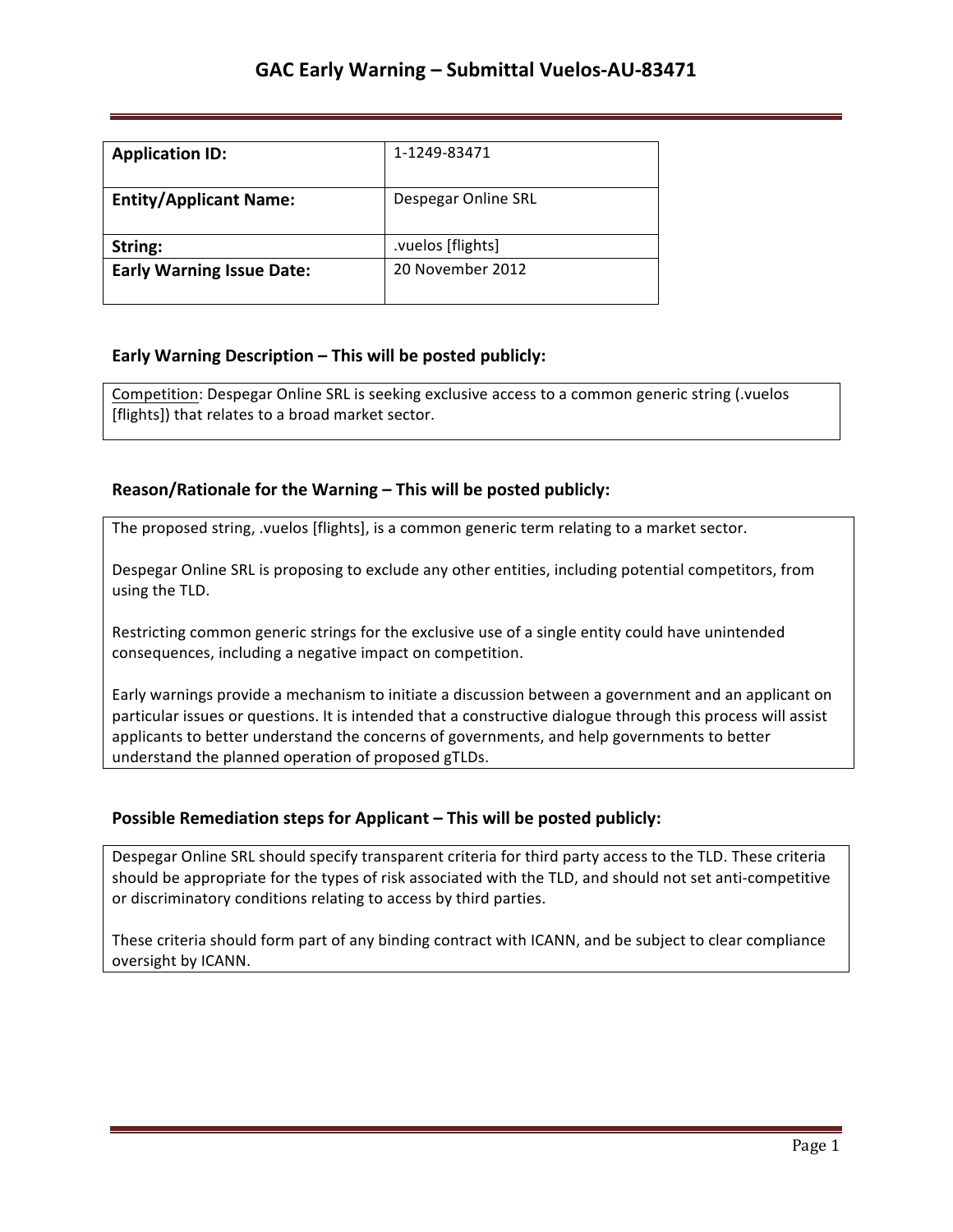## **Further Notes from GAC Member(s) (Optional) – This will be posted publicly:**

This Early Warning is from the Department of Broadband, Communications and the Digital Economy (DBCDE), on behalf of the Australian Government. In the first instance, communications and responses to this early warning should be emailed to gacearlywarning@gac.icann.org, with the text "Australian EW" and the application ID in the subject field.

# **INFORMATION FOR APPLICANTS**

# **About GAC Early Warning**

The GAC Early Warning is a notice only. It is not a formal objection, nor does it directly lead to a process that can result in rejection of the application. However, a GAC Early Warning should be taken seriously as it raises the likelihood that the application could be the subject of GAC Advice on New gTLDs or of a formal objection at a later stage in the process. Refer to section 1.1.2.4 of the Applicant Guidebook (http://newgtlds.icann.org/en/applicants/agb) for more information on GAC Early Warning.

## **Instructions if you receive the Early Warning**

**ICANN** strongly encourages you work with relevant parties as soon as possible to address the concerns voiced in the GAC Early Warning.

## **Asking questions about your GAC Early Warning**

If you have questions or need clarification about your GAC Early Warning, please contact gacearlywarning@gac.icann.org. As highlighted above, ICANN strongly encourages you to contact gacearlywarning@gac.icann.org as soon as practicable regarding the issues identified in the Early Warning. 

#### **Continuing with your application**

If you choose to continue with the application, then the "Applicant's Response" section below should be completed. In this section, you should notify the GAC of intended actions, including the expected completion date. This completed form should then be sent to gacearlywarning@gac.icann.org. If your remediation steps involve submitting requests for changes to your application, see the change request process at http://newgtlds.icann.org/en/applicants/customer-service/change-requests.

In the absence of a response, ICANN will continue to process the application as submitted.

#### **Withdrawing your application**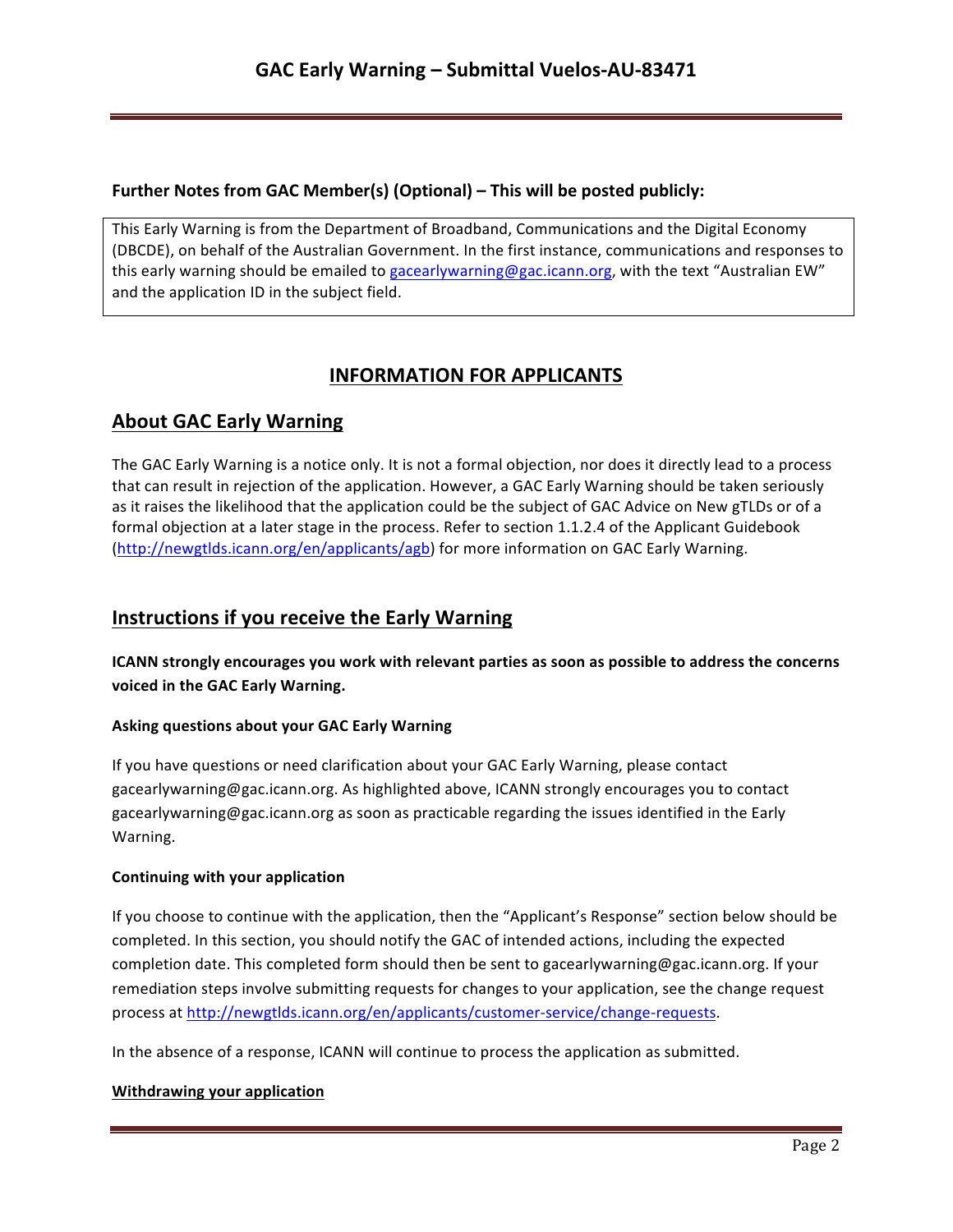## **GAC Early Warning – Submittal Vuelos-AU-83471**

If you choose to withdraw your application within the 21-day window to be eligible for a refund of 80% of the evaluation fee (USD 148,000), please follow the withdrawal process published at http://newgtlds.icann.org/en/applicants/customer-service/withdrawal-refund. Note that an application can still be withdrawn after the 21-day time period; however, the available refund amount is reduced. See section 1.5 of the Applicant Guidebook.

For questions please contact: **gacearlywarning@gac.icann.org** 

### **Applicant Response:**